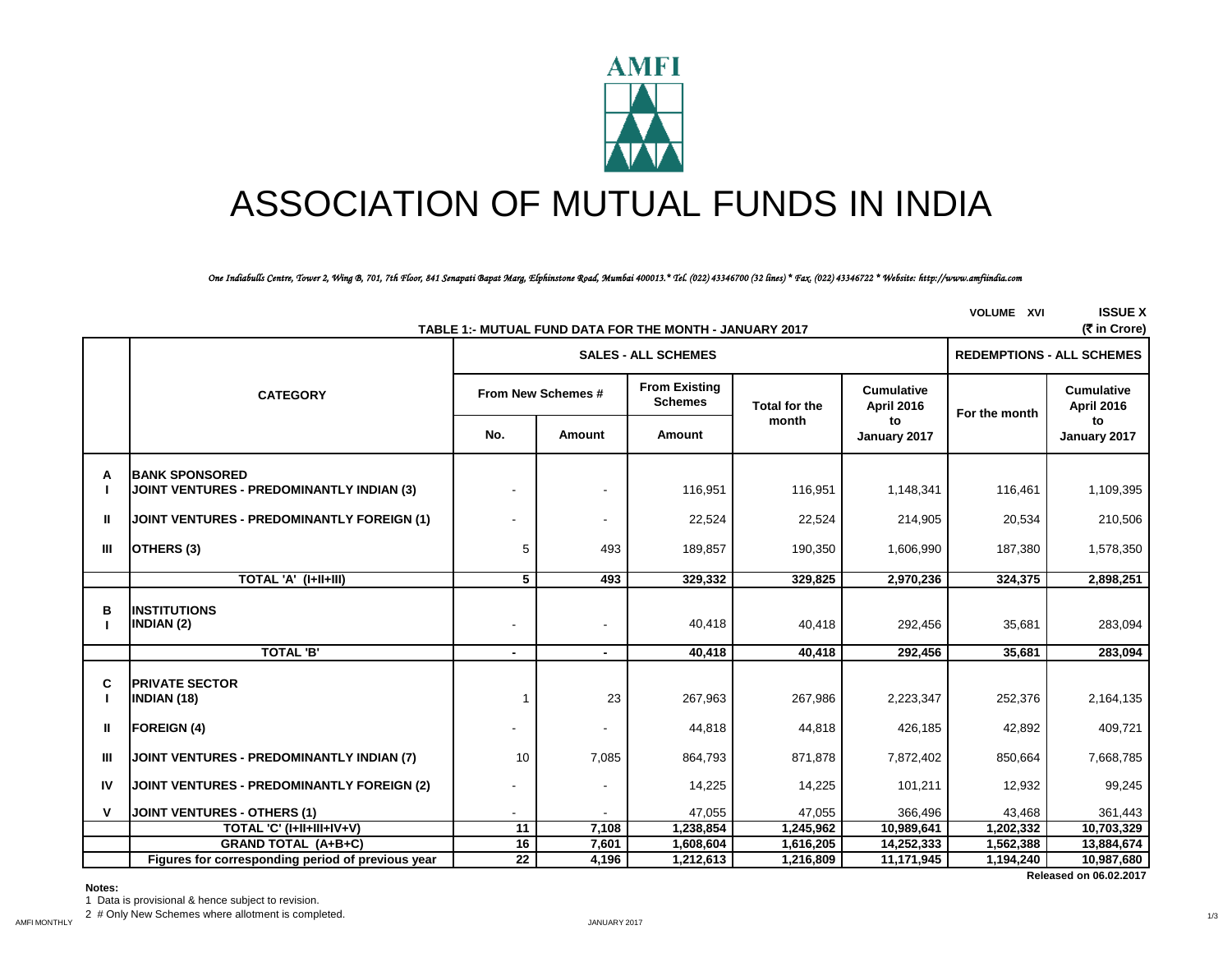| (₹ in Crore)<br>2.1 *NEW SCHEMES LAUNCHED (ALLOTMENT COMPLETED)                                                    |                                                                                                                                                                                                           |             |                      |        |                      |        |                      |        |  |
|--------------------------------------------------------------------------------------------------------------------|-----------------------------------------------------------------------------------------------------------------------------------------------------------------------------------------------------------|-------------|----------------------|--------|----------------------|--------|----------------------|--------|--|
|                                                                                                                    |                                                                                                                                                                                                           | Open End    | <b>Close End</b>     |        | <b>Interval Fund</b> |        | <b>TOTAL</b>         |        |  |
|                                                                                                                    | <b>No.of Schemes</b>                                                                                                                                                                                      | Amount      | <b>No.of Schemes</b> | Amount | <b>No.of Schemes</b> | Amount | <b>No.of Schemes</b> | Amount |  |
| <b>INCOME</b>                                                                                                      |                                                                                                                                                                                                           |             |                      | 961    |                      |        |                      | 961    |  |
| <b>IINFRASTRUCTURE DEBT FUND</b>                                                                                   |                                                                                                                                                                                                           |             |                      |        |                      |        |                      |        |  |
| <b>IEQUITY</b>                                                                                                     |                                                                                                                                                                                                           | 231         |                      | 261    |                      |        |                      | 492    |  |
| <b>BALANCED</b>                                                                                                    |                                                                                                                                                                                                           |             |                      |        |                      |        |                      |        |  |
| <b>LIQUID/MONEY MARKET</b>                                                                                         |                                                                                                                                                                                                           |             |                      |        |                      |        |                      |        |  |
| <b>IGILT</b>                                                                                                       |                                                                                                                                                                                                           |             |                      |        |                      |        |                      |        |  |
| <b>IELSS - EQUITY</b>                                                                                              |                                                                                                                                                                                                           |             |                      | 148    |                      |        |                      | 148    |  |
| <b>GOLD ETF</b>                                                                                                    |                                                                                                                                                                                                           |             |                      |        |                      |        |                      |        |  |
| <b>IOTHER ETFS</b>                                                                                                 |                                                                                                                                                                                                           | 6,000<br>## |                      |        |                      |        |                      | 6,000  |  |
| <b>IFUND OF FUNDS INVESTING</b>                                                                                    |                                                                                                                                                                                                           |             |                      |        |                      |        |                      |        |  |
| <b>OVERSEAS</b>                                                                                                    |                                                                                                                                                                                                           |             |                      |        |                      |        |                      |        |  |
| <b>ITOTAL</b>                                                                                                      |                                                                                                                                                                                                           | 6.231       | 14                   | 1.370  |                      |        | 16                   | 7.601  |  |
|                                                                                                                    | ## CPSE ETF (An existing open-ended Index Exchange Traded Scheme) issued Further Fund Offer (FFO) between January 17, 2017 and January 20, 2017 in accordance with the approval of Govt. and SEBI. Since, |             |                      |        |                      |        |                      |        |  |
| it is FFO of the existing scheme, no. of scheme is indicated as zero and only amount mobilized under FFO is shown. |                                                                                                                                                                                                           |             |                      |        |                      |        |                      |        |  |

#### **TABLE 2:- SALES DURING THE MONTH OF JANUARY 2017 - TYPE AND CATEGORY WISE 2.1 \*NEW SCHEMES LAUNCHED (ALLOTMENT COMPLETED)**

**\*NEW SCHEMES LAUNCHED :** 

| <b>OPEN END EQUITY:</b>      | <b>IDBI MIDCAP Fund and Sundaram Smart NIFTY 100 Equal Weight Fund</b>                                                                                                                                                                                                                                                                                                                                                  |
|------------------------------|-------------------------------------------------------------------------------------------------------------------------------------------------------------------------------------------------------------------------------------------------------------------------------------------------------------------------------------------------------------------------------------------------------------------------|
| <b>IOPEN END OTHER ETFS:</b> | CPSE ETF (Further Fund Offer)                                                                                                                                                                                                                                                                                                                                                                                           |
| <b>ICLOSE END INCOME:</b>    | HDFC FMP 1218D December 2016 (1) - Series 37 &1199D January 2017 (1) - Series 37; ICICI Prudential FMP Series 80- 1194 Days Plan F; Reliance Dual Advantage Fixed Tenure<br>Fund X - Plan C, Plan D & Plan E, Reliance Fixed Horizon Fund XXXII Series 7 & Series 8; UTI Fixed Term Income Fund Series XXVI - I (1182 Days) & XXVI - II (1176 Days), UTI-Dual<br>Advantage Fixed Term Fund - Series IV - II (1278 Days) |
| <b>ICLOSE END EQUITY :</b>   | <b>ICICI Prudential Value Fund Series 10 and Series 11</b>                                                                                                                                                                                                                                                                                                                                                              |
| <b>CLOSE END ELSS:</b>       | UTI Long Term Advantage Fund - Series IV                                                                                                                                                                                                                                                                                                                                                                                |

| 2.2 EXISTING SCHEMES            |                          |           |                          |        |                      |                          |                      |              |  |
|---------------------------------|--------------------------|-----------|--------------------------|--------|----------------------|--------------------------|----------------------|--------------|--|
|                                 |                          | Open End  | <b>Close End</b>         |        | <b>Interval Fund</b> |                          |                      | <b>TOTAL</b> |  |
|                                 | <b>No.of Schemes</b>     | Amount    | <b>No.of Schemes</b>     | Amount | <b>No.of Schemes</b> | Amount                   | <b>No.of Schemes</b> | Amount       |  |
| <b>INCOME</b>                   | 255                      | 85,065    | 1,209                    |        | 68                   |                          | 1,532                | 85,066       |  |
| <b>INFRASTRUCTURE DEBT FUND</b> | $\overline{\phantom{a}}$ |           |                          |        |                      |                          |                      |              |  |
| <b>IEQUITY</b>                  | 312                      | 15,577    | 101                      |        |                      | -                        | 413                  | 15,577       |  |
| <b>BALANCED</b>                 | 30                       | 4,979     |                          |        |                      | -                        | 30                   | 4,979        |  |
| <b>ILIQUID/MONEY MARKET</b>     | 51                       | 1,497,716 | - 1                      |        |                      | -                        | 51                   | 1,497,716    |  |
| <b>IGILT</b>                    | 41                       | 732       |                          |        |                      | -                        | 41                   | 732          |  |
| <b>IELSS - EQUITY</b>           | 43                       | 1,397     | 19                       |        |                      | -                        | 62                   | 1,397        |  |
| <b>GOLD ETF</b>                 | 12                       |           |                          |        |                      | -                        | 12                   |              |  |
| <b>IOTHER ETFS</b>              | 51                       | 3,101     |                          |        |                      | -                        | 51                   | 3,101        |  |
| <b>IFUND OF FUNDS INVESTING</b> | 29                       | 36        | $\overline{\phantom{a}}$ |        |                      | $\overline{\phantom{a}}$ | 29                   | 36           |  |
| <b>OVERSEAS</b>                 |                          |           |                          |        |                      |                          |                      |              |  |
| <b>ITOTAL</b>                   | 824                      | 1,608,603 | 1,336                    |        | 68                   |                          | 2228                 | 1,608,604    |  |

| 2.3 TOTAL OF ALL SCHEMES         |                      |           |                      |        |                      |                      |                      |              |  |
|----------------------------------|----------------------|-----------|----------------------|--------|----------------------|----------------------|----------------------|--------------|--|
|                                  |                      | Open End  | <b>Close End</b>     |        |                      | <b>Interval Fund</b> |                      | <b>TOTAL</b> |  |
|                                  | <b>No.of Schemes</b> | Amount    | <b>No.of Schemes</b> | Amount | <b>No.of Schemes</b> | Amount               | <b>No.of Schemes</b> | Amount       |  |
| <b>INCOME</b>                    | 255                  | 85,065    | 1,220                | 961    | 68                   |                      | 1,543                | 86,027       |  |
| <b>IINFRASTRUCTURE DEBT FUND</b> |                      |           |                      |        |                      |                      |                      |              |  |
| <b>IEQUITY</b>                   | 314                  | 15,808    | 103                  | 261    |                      |                      | 417                  | 16,069       |  |
| <b>BALANCED</b>                  | 30                   | 4,979     |                      |        |                      |                      | 30                   | 4.979        |  |
| <b>LIQUID/MONEY MARKET</b>       | 51                   | 1,497,716 |                      |        |                      |                      | 51                   | 1,497,716    |  |
| <b>IGILT</b>                     | 41                   | 732       |                      |        |                      |                      | 41                   | 732          |  |
| <b>IELSS - EQUITY</b>            | 43                   | 1,397     | 20                   | 148    |                      |                      | 63                   | 1,545        |  |
| <b>GOLD ETF</b>                  | 12 <sub>1</sub>      |           |                      |        |                      |                      | 12                   |              |  |
| <b>OTHER ETFS</b>                | 51                   | 9,101     |                      |        |                      |                      | 51                   | 9,101        |  |
| <b>IFUND OF FUNDS INVESTING</b>  | 29                   | 36        |                      |        |                      |                      | 29                   | 36           |  |
| <b>OVERSEAS</b>                  |                      |           |                      |        |                      |                      |                      |              |  |
| <b>TOTAL</b>                     | 826                  | 1,614,834 | 1,350                | 1,370  | 68                   |                      | 2244                 | 1,616,205    |  |

## **2.3 TOTAL OF ALL SCHEMES**